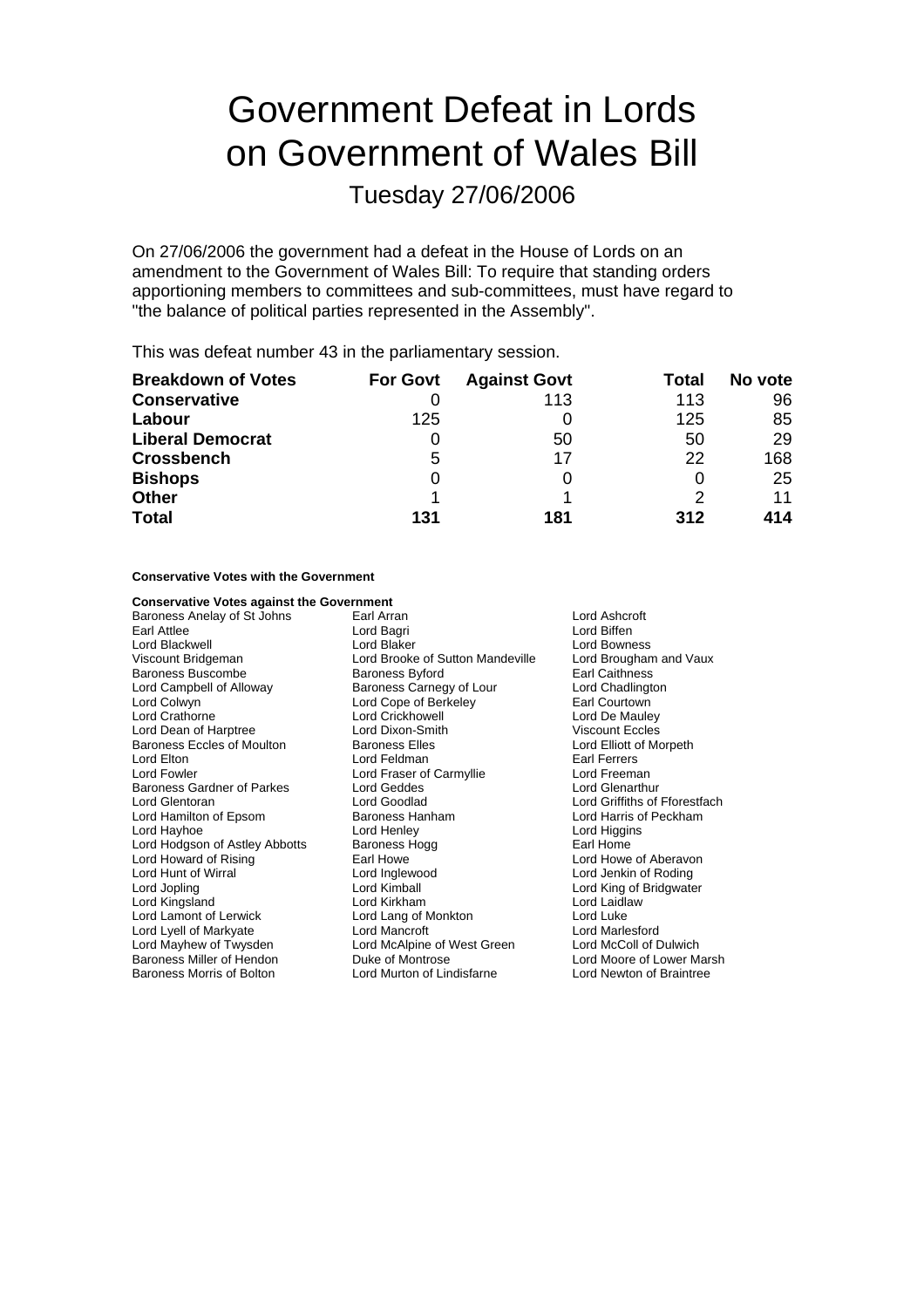Baroness Noakes **Earl Northesk** Earl Northesk Lord Norton of Louth<br>Baroness O'Cathain **Earl Onslow** Earl Onslow Baroness Oppenheir Baroness O'Cathain **Earl Onslow** Earl Onslow Baroness Oppenheim-Barnes<br> **Earl Onslow Baroness Oppenheim-Barness**<br>
Lord Patten **Earl Onslow** External Lord Pilkington of Oxenford Baroness Platt of Writtle **Baroness Ra Lord Reay**<br>
Lord Renfrew of Kaimsthorn **Baroness Rawlings** W Lord Renton of Mount Harry Lord Renfrew of Kaimsthorn Lord Renton Cord Renton Cord Renton of Renton of American Cord Renton of Lord Renton Cord Renton of Mount Harry Harry Harry Harry Harry Harry Harry Harry Harry Harry Harry Harry Harry Harry Harry Lord Roberts of Conwy<br>
Lord Selsdon<br>
Baroness Sharples Baroness Shephard of Northwold Lord Skelmersdale Lord St John of Lord St John of Exercise Cord Tebbit Lord Te<br>
Lord Stewartby Lord Tebbit Lord Tebbit Lord Stewartby **Lord Team** Lord Tebbit Lord Trefgarne<br>
Viscount Trenchard Ciscount Ullswater Charles Baroness Verma Viscount Trenchard Viscount Ullswater Baroness Verma Baroness Wilcox

#### **Labour Votes with the Government**

Baroness Ashton of Upholland Lord Bach Lord Barnett Lord Bassam of Brighton **Lord Berkeley** Lord Bhattachary<br>
Baroness Billingham **Communist Baroness Blackstone** Lord Borrie Baroness Billingham Lord Bragg Lord Brooke of Alverthorpe Lord Brookman<br>
Lord Brooks of Tremorfa Lord Campbell-Savours Lord Carter of Coles Lord Brooks of Tr morfa e Lord Campbell-Savours Lord Carter of Coles Lord Christopher **Lord Clark of Windermere** Lord Clarke of Hampstead<br>
Lord Clinton-Davis **Colomet Baroness Cohen of Pimlico** Lord Corbett of Castle Vale Lord Clinton-Davis **Baroness Cohen of Pimlico**<br>
Baroness Crawley **Baroness David** Baroness Crawley **Baroness David Clove Clove Crawley** Lord Davidson of Glen Clova<br>
Lord Davies of Oldham Lord Davies of Coity **Baroness Dean of Thornton-I** Lord Donoughue **Lord Dubs**<br>
Lord Evans of Parkside **Lord Evans of Temple Guiting** Lord Falconer of Thoroton Baroness Farrington of Ribbleton Lord Faulkner of Worcester **Frankling Lord Foulkes of Cumnock**<br>
Lord Fyfe of Fairfield **Exercise** Baroness Gale **Frankling Corporation** Lord Giddens Lord Fyfe of Fairfield **Baroness Gale**<br>Baroness Golding **Baroness** Lord Goldsmith Baroness Golding **Communist Conditains Conditains Conditains** Lord Gordon of Strathblane<br>
Lord Grocott **Communist Conditains**<br>
Lord Grocott **Communist Conditains**<br>
Lord Harris of Haringey Lord Harrison Lord Hart of Chilton Lord Haskel Baroness Hilton of Eggardon Lord Hogg of Cumbernauld Baroness Hollis of Heigham Baroness Hollis of Heigham Baroness Howells of St Davids Lord Howie of Troon Lord Howarth of Newport Baroness Howells of St Davids<br>
Lord Howle of Troon<br>
Lord Howle Chesterton<br>
Lord Howle Chesterton Lord Hoyle **Lord Hughes of Woodside** Lord Hunt c<br>
Lord Janner of Braunstone **Lord Baroness Jav of Paddington** Lord Jones Lord King of West Bromwich Lord Kinnock Lord Cord Kirkhill<br>
Lord Lea of Crondall Lord Lord Leitch Lord Lord Lipsey Lord Lea of Crondall Lord Leitch<br>
Baroness Lockwood Lord Lord Lofthouse of Pontefract Baroness Lockwood **Lord Lord Lofthouse of Pontefract** Lord Macdonald of Tradeston<br>
Lord MacKenzie of Culkein **Lord Mackenzie of Framwellgate** Lord Mason of Barnsley Baroness Massey of Darwen Lord Maxton Lord During Baroness McDonagh<br>
Baroness McIntosh of Hudnall Lord McKenzie of Luton Lord Moonie Baroness McIntosh of Hudnall Lord McKenzie of Luton<br>Lord Morgan Lord Baroness Morgan of Huvton Lord Morris of Handsworth **Baroness Morris of Yardley** Baroness Nicol<br>
Lord O'Neill of Clackmannan Lord Parekh **Baroness Nicol Cord Pendry** Lord O'Neill of Clackmannan Lord Parekh<br>Lord Prys-Davies **Calcul Baroness** Quin Lord Robertson of Port Ellen Lord Rooker Lord Robertson of Port Ellen Lord Rooker Lord Rosser<br>
Lord Rowlands Baroness Royall of Blaisdon Lord Sawyer Lord Rowlands **Baroness Royall of Blaisdon**<br>
Lord Sheldon **Communist Communist Communist Communist Communist Communist Communist Communist Communist Communist** Lord Smith of Leigh Lord Soley Lord Soley Lord Soley Lord Soley<br>
Baroness Symons of Vernham Dean Lord Taylor of Blackburn Baroness Taylor of Bolton Baroness Symons of Vernham Dean Lord Temple-Morris **Example 1 Report Constructs** Baroness Thornton **Camden** Lord Truscott<br>
Lord Tunnicliffe **Cammade Baroness Turner of Camden** Lord Warner Baroness Warwick of Undercliffe<br>Lord Williams of Elvel

Lord Wade of Chorlton<br>Lord Wolfson

Baroness Adams of Craigielea Lord Adonis Lord Adonis Baroness Amos<br>
Lord Anderson of Swansea Baroness Andrews Lord Archer of S Lord Evans of Temple Guiting Lord Grocott Lord Harris of Haringey Baroness Hayman Baroness Henig<br>
Lord Hogg of Cumbernauld Baroness Hollis of Heigham Exaroness Jay of Paddington **Baroness Jay of Paddington**<br>
Lord Kinnock **Dramatic Lord Kirkhill** Lord Mackenzie of Framwellgate Baroness Quin Baroness Rendell of Babergh<br> **Lord Rooker** Baroness Rendell of Babergh<br> **Baroness Quin** Baroness Rendell of Babergh Baroness Turner of Camden Lord Warner<br>
Baroness Whitaker Camden Baroness Wilkins Lord Young of Norwood Green

Lord Patten **Lord Pilkington of Oxenford**<br> **Baroness Rawlings Lord Reav Lord Reav** Baroness Sharples<br>
Lord Shaw of Northstead<br>
Lord St John of Fawsley<br>
Lord St John of Fawsley

Lord Archer of Sandwell Lord Davies of Coity **Baroness Dean of Thornton-le-Fylde**<br>
Lord Dubs Coity **Baroness Dean of Thornton-le-Fylde** Baroness Morgan of Drefelin Baroness Smith of Gilmorehill